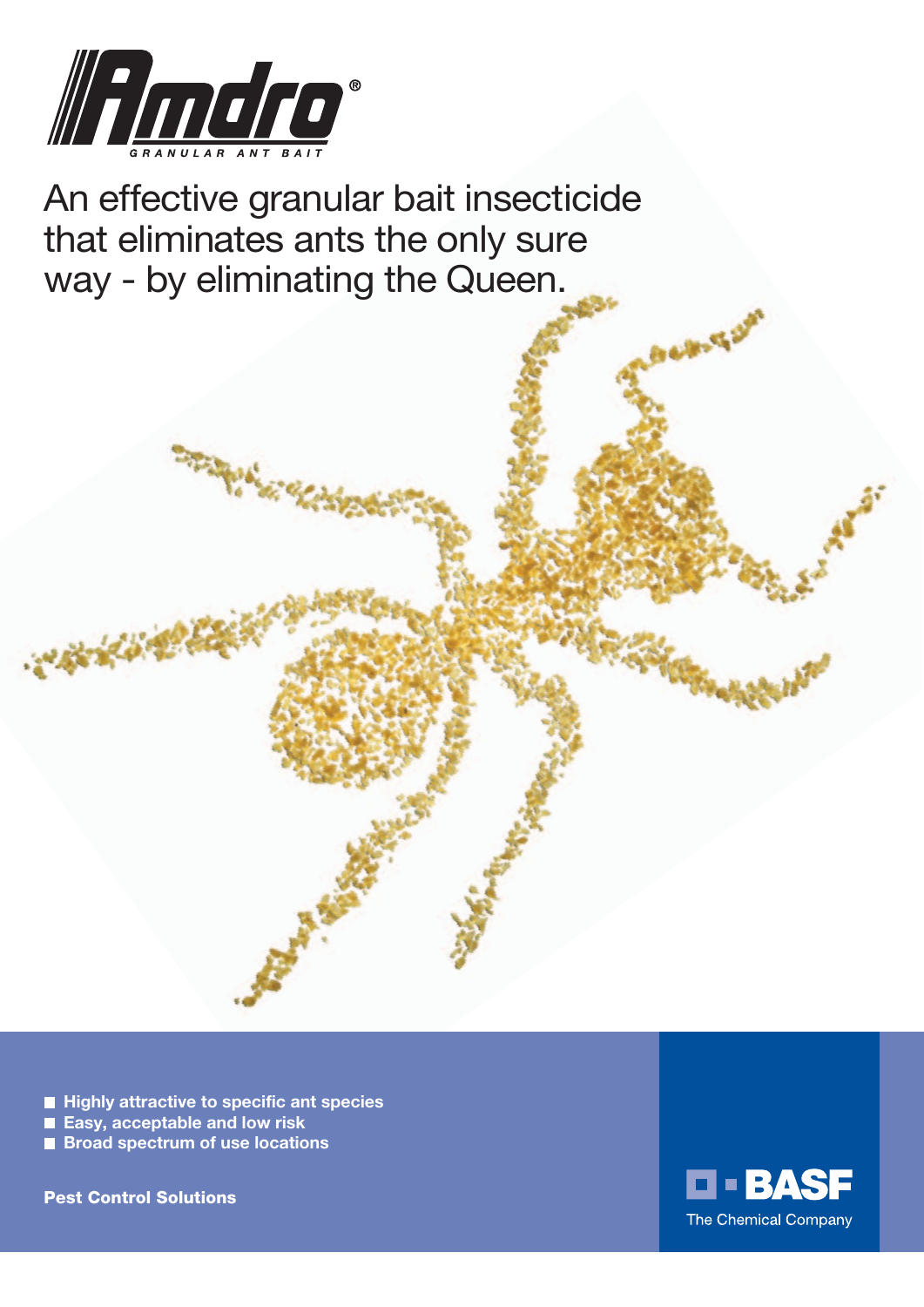

**Amdro**® Granular Ant Bait is carried by worker ants into the nest as food for the colony where it is eaten and fed to the queen, achieving complete colony elimination.

**Amdro** Granular Ant Bait is highly attractive to specific ant species, namely the singapore ant, coastal brown ant, tropical fire ant (ginger ant), red imported fire ant and green-head ant.

**Amdro** Granular Ant Bait can be used almost anywhere, and is approved for use on gardens, lawns, parks, golf courses, sports grounds, driveways, paths, patios and other non-crop land.

# Amdro eliminates these ant species by eliminating the Queen.



#### Singapore ants

*(Monomorium destructor)* Most commonly found in tropical and sub tropical areas. Worker ants vary in size from 1.8mm – 3.0mm long. Their heads and upper bodies are light brown in colour, the back segment of their

bodies is a darker brown. They move slowly in single file and continuous trails. Singapore ants are very destructive as they can chew through plastic and rubber. They can bite and sting. They have no smell when crushed.



#### Coastal brown ants

*(Pheidole megacephala)* Common in most populated areas around Australia. Most worker ants are 2.0mm – 2.5mm long and uniformly dark shiny brown in colour. Some worker ants are 3.5mm – 4.5mm long with greatly enlarged

heads. These ants excavate sand along paths, driveways, paving stones and lawns. They usually will not bite or sting, and have no smell when crushed.



Tropical fire ants or Ginger ants

*(Solenopsis geminata)* Most commonly found in tropical and sub tropical areas. Workers vary in length from 2.4mm – 6.0mm. They are light yellow brown to dark brown black in colour. They have a very painful sting, and have no smell when crushed.



#### Red imported fire ants

*(Solenopsis invicta)* Small, with workers mostly 3mm - 6mm long and gold to red brown in colour. They are highly aggressive and stings result in painful, itchy and persistent pustules. Stings may cause

severe allergic reactions. Red Imported fire ants are a notifiable pest species and therefore if found you must contact your local Department of Primary Industries.

#### Green-head ants

*(Rhytidoponera spp)* Approximately 6mm in length. Iridescent dark green head with black thorax, abdomen and legs. Inflicts a painful sting.

Ant slides supplied by Dr R.W. Taylor & Qld DPI & Fisheries.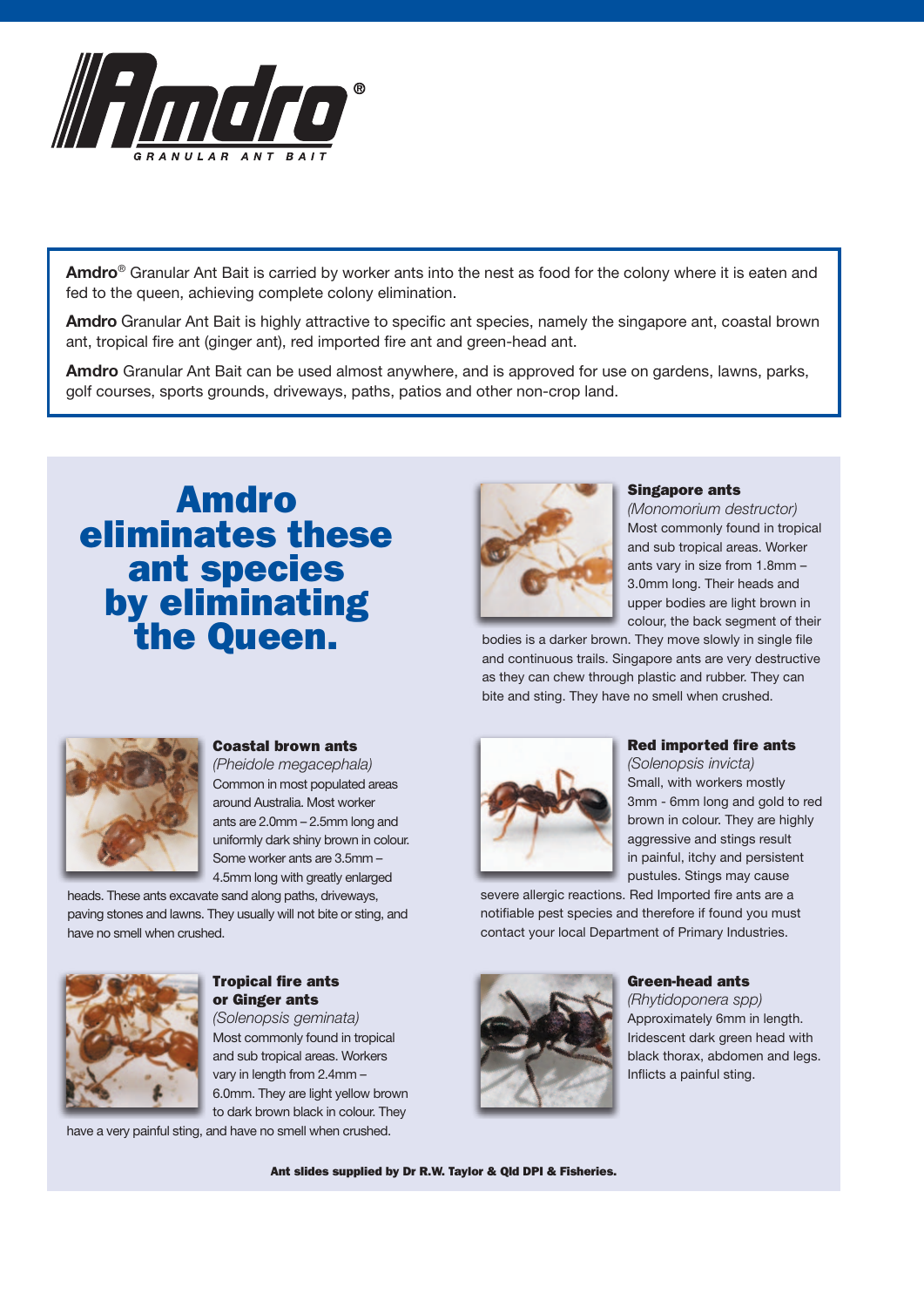

# No Queen. No Colony

While the queen ant lives, the colony can be rebuilt. **Amdro**® Granular Ant Bait is carried back into the nest as food and shared with other ants, including the queen. This ensures control of the whole ant colony. While fast acting to ants, **Amdro** has a relatively low toxicity to humans and other creatures.

**Amdro** is effective against specific destructive ant species, namely singapore ant, coastal brown ant, tropical fire ant (ginger ant), red imported fire ant and green-head ant. It is important to be able to recognise these ants, because **Amdro** has been designed to be attractive to them. Other species have different food preferences and may not be attracted to the bait. For example, **Amdro** will not control black house ant or Argentine ants.

## Easy, Acceptable and Low Risk

**Amdro** is a unique product that uses a tiny quantity of a relatively low toxicity insecticide to effectively control ants. Because target ants take **Amdro** back to their nest, only a small amount is required to effectively control an ant population.

The specific activity of **Amdro** also means that nontarget insect species are not harmed. This is a significant advantage over traditional insecticide sprays which rely on insecticide residues persisting on treated surfaces.

When spread over treated areas at recommended rates, **Amdro** is not hazardous to pets, livestock or children. However, **Amdro** should not be applied near waterways or in areas where it may be washed into ponds, gutters or down drains.

When not being used, the **Amdro** pack should be stored out of reach of children and animals.

## Effective Use for the Greatest Value.

**Amdro** can be used almost anywhere, and is approved for use on gardens, lawns, parks, golf courses, sports grounds, driveways, paths, patios and other non-crop land.

**Amdro** should be used when ants are actively foraging for food. Early season treatment will control ant colonies while they are establishing and before they are large enough to be a serious problem.

**Amdro** should not be applied to wet ground, or if rain is expected, as the granules deteriorate in moist conditions. **Amdro** should be applied at a rate of 5 grams per 20 square metres.

| Volume           | Approximate<br>amount<br>of <b>Amdro</b> | <b>Treated Area</b> |
|------------------|------------------------------------------|---------------------|
| 15ml             | 5.0 <sub>g</sub>                         | 20m <sup>2</sup>    |
| 50 <sub>ml</sub> | 17.5g                                    | $\overline{70m^2}$  |
| <b>100ml</b>     | 35.0g                                    | 140m <sup>2</sup>   |
| 500ml            | 170.0g                                   | 680m <sup>2</sup>   |

**Amdro** can be measured by volume using a small graduated measuring container. **Amdro** should be spread evenly over areas of ant activity. For small areas, **Amdro** may be spread by hand, wearing rubber gloves.

For larger areas, a hand-held rotary spreader or equivalent spinning disk type applicator can be used.

Following treatment, there is normally a marked reduction in ant activity within one or two days. Control of large established colonies may take longer. **Amdro** should not be used in conjunction with aerosol sprays or any other ant remedy which could repel foraging ants in the area to be treated.